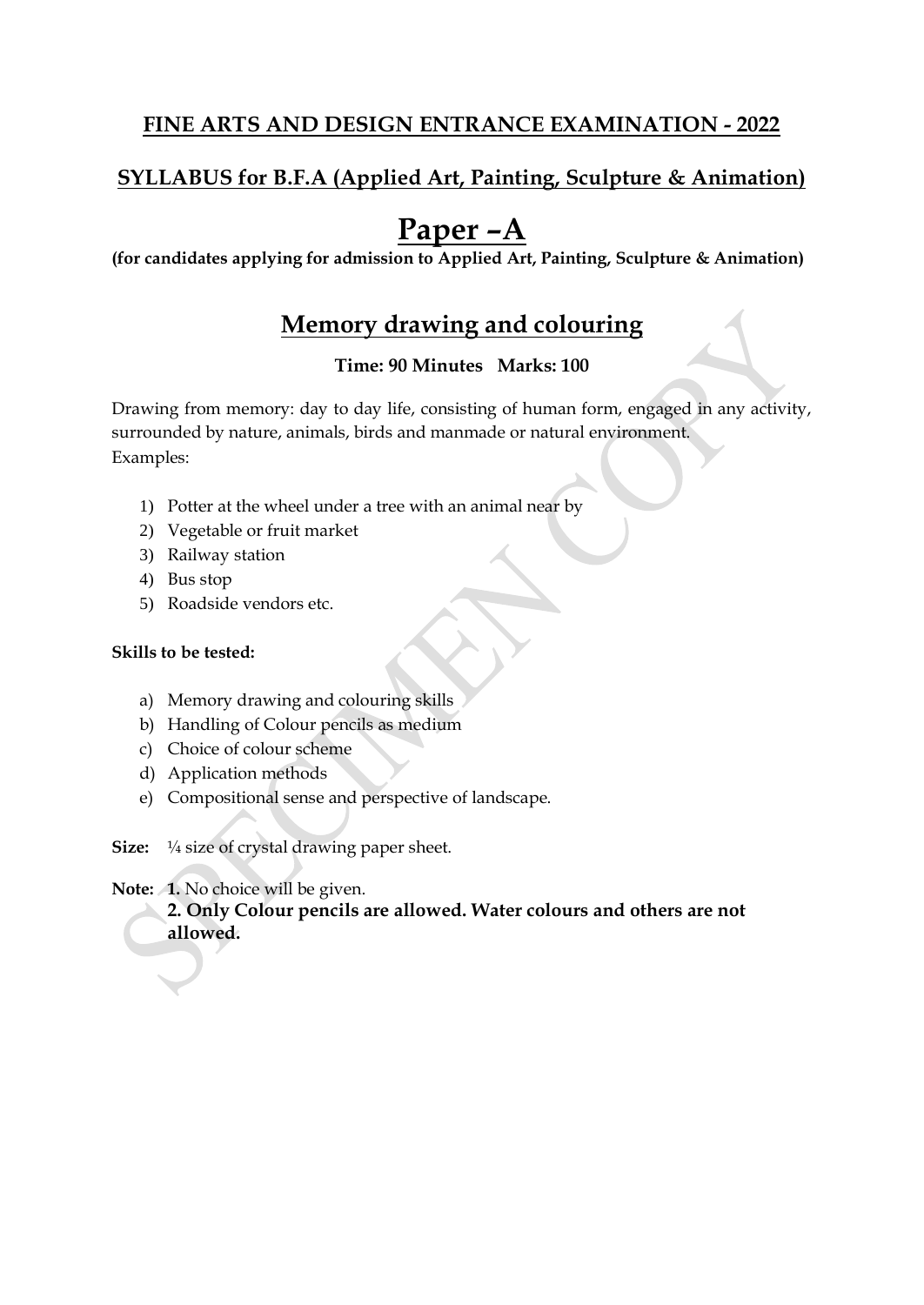## **SYLLABUS for B.F.A (Applied Art, Painting, Sculpture & Animation)**

## **Paper – B**

**(for candidates applying for admission to Applied Art, Painting, Sculpture & Animation)**

#### **Common Objective Type Paper**

#### **Time: 50 Minutes Marks: 50**

The paper will consist of 50 multiple choice questions in the following pattern:

a) GK & Current Affairs : 15 Questions

- 
- b) English : 15 Questions
- c) General Art Oriented : 20 Questions
	-
-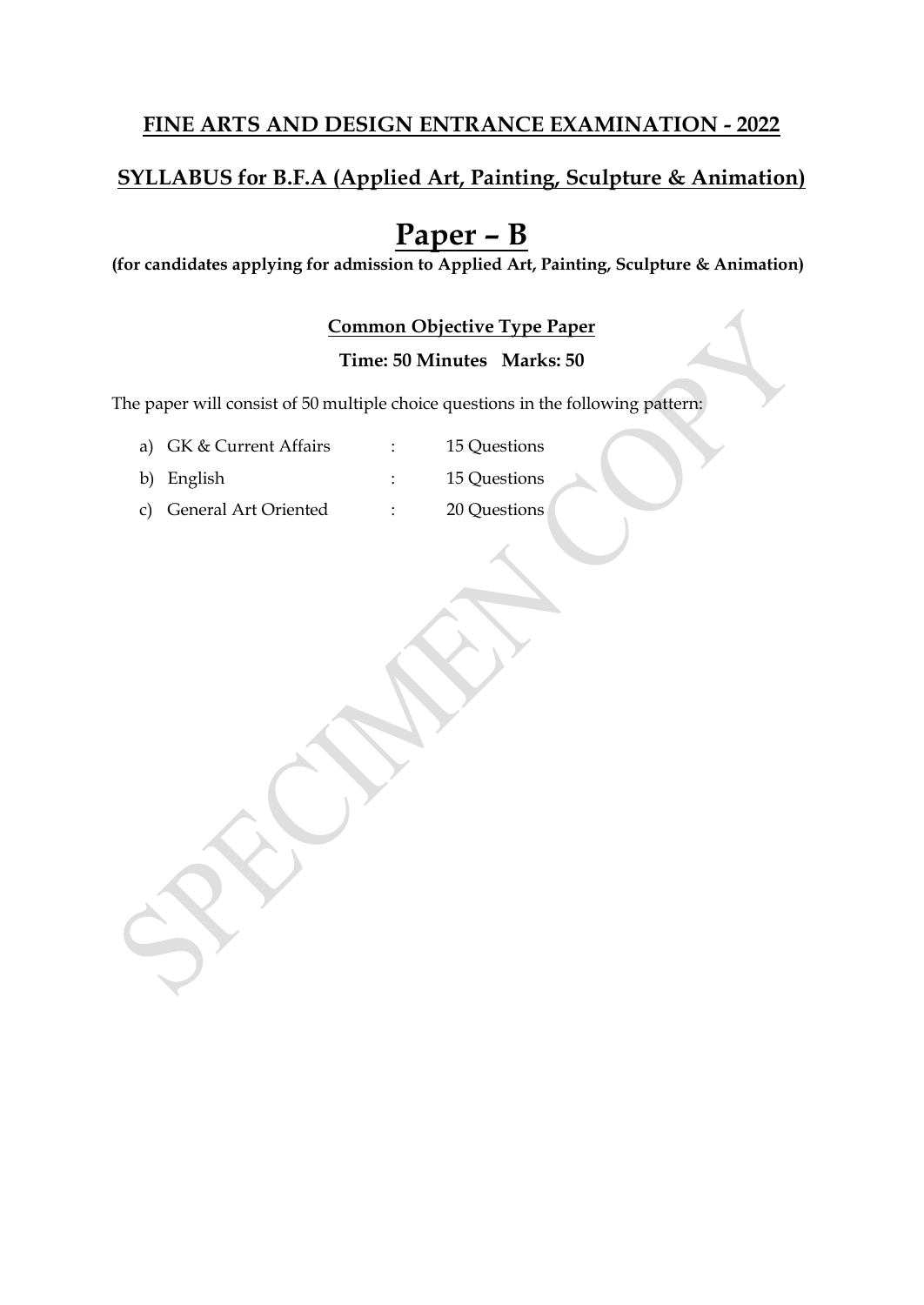## **SYLLABUS for B.F.A (Applied Art, Painting, Sculpture & Animation)**

## **Paper –C**

**(for candidates applying for admission to Applied Art, Painting, Sculpture & Animation)**

## **Object Drawing**

#### **Time: 90 Minutes Marks: 100**

A single object will be placed in front of the candidates and they will be required to draw and render it in pencils by observation, without the use of ruler or any mechanical devices.

#### **Skills to be tested:**

- a) Drawing skills
- b) Compositional sense
- c) Understanding of the form, volume and surface textures of the object
- d) Ability to create a three dimensional effect on a two dimensional surface, through light and shade with lead pencils of various grades eg. HB, 2B, 4B, 6B etc.

**Size:** ¼ size of crystal drawing paper sheet.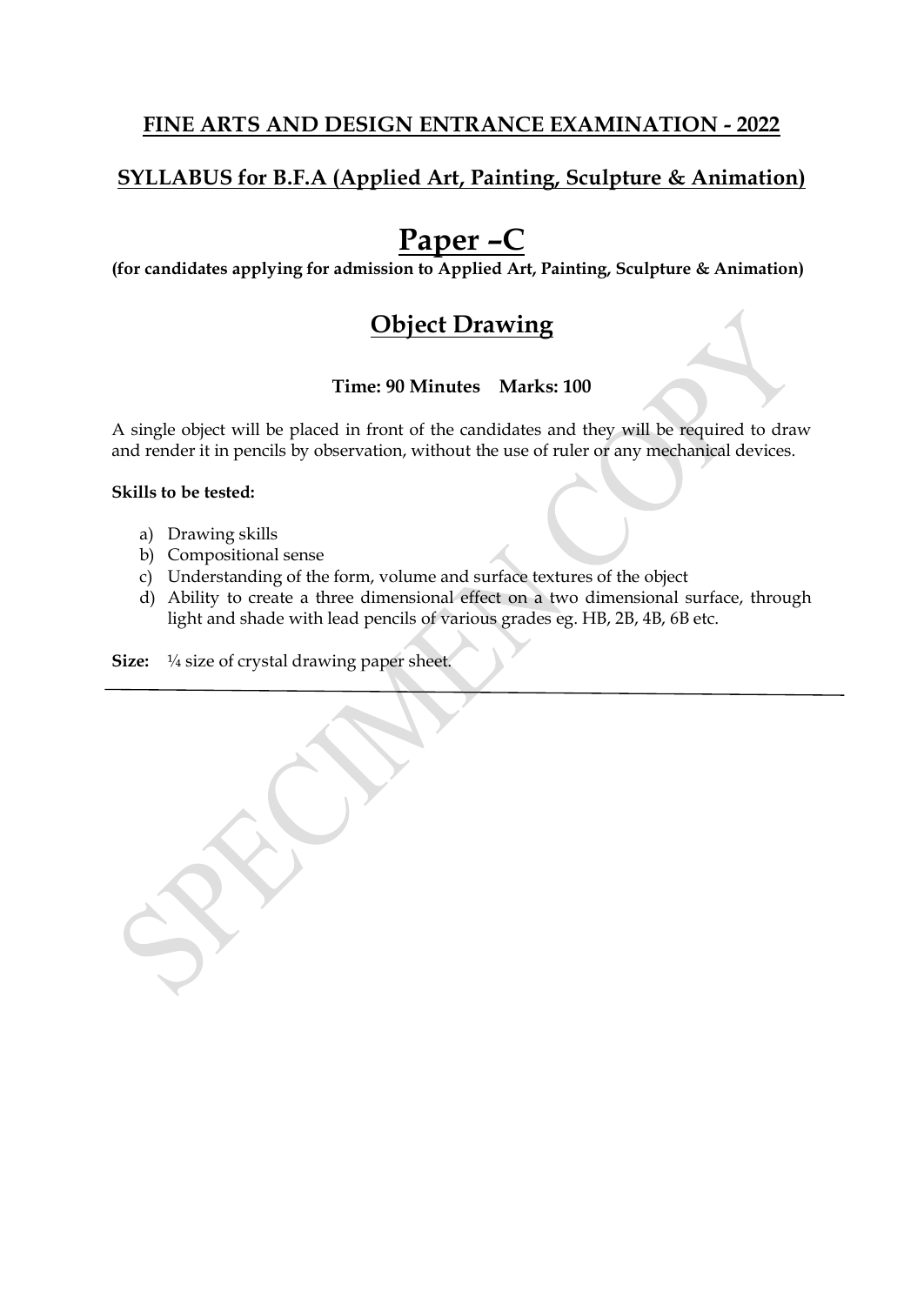## **SYLLABUS for B.F.A. (Photography)**

## **Paper – D**

**(for candidates applying for admission into Photography)**

#### **Composition & Visual Communication**

#### **Time: 90 Minutes Marks: 100**

The paper consists of three parts:

- a) Tests drawing and compositional skills
- b) Rendering in lead pencils to give effect of light and shade.
- c) Completing a given diagram by adding and drawing appropriate objects.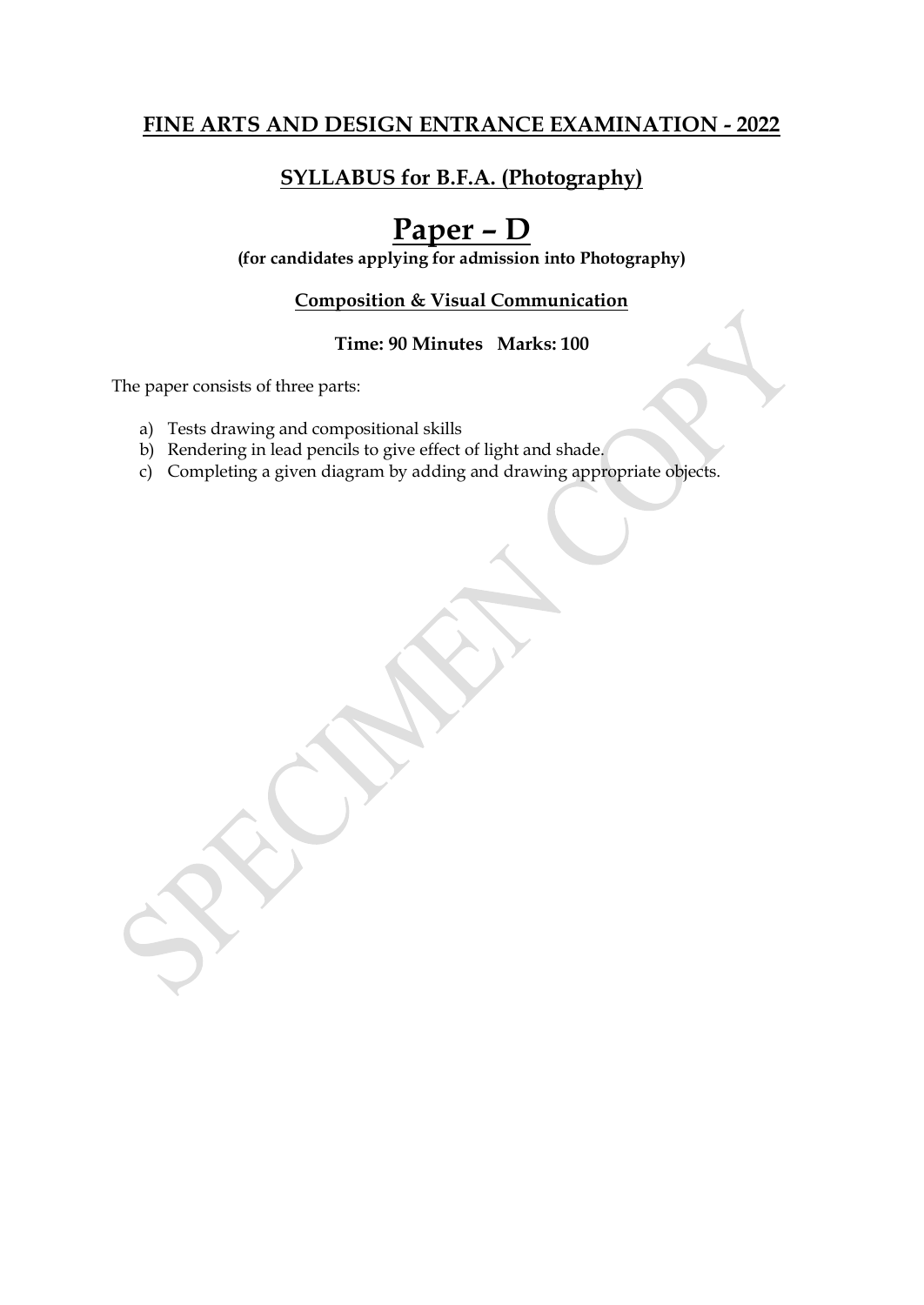## **SYLLABUS for B.F.A. (Photography)**

## **Paper – E**

**(for candidates applying for admission into Photography)**

#### **Objective Type Paper**

#### **Time: 50 Minutes Marks: 50**

The paper will consist of 50 multiple choice questions in the following pattern:

a) GK & Current Affairs : 15 Questions

- 
- b) English : 15 Questions
- c) General Art Oriented : 20 Questions
	-